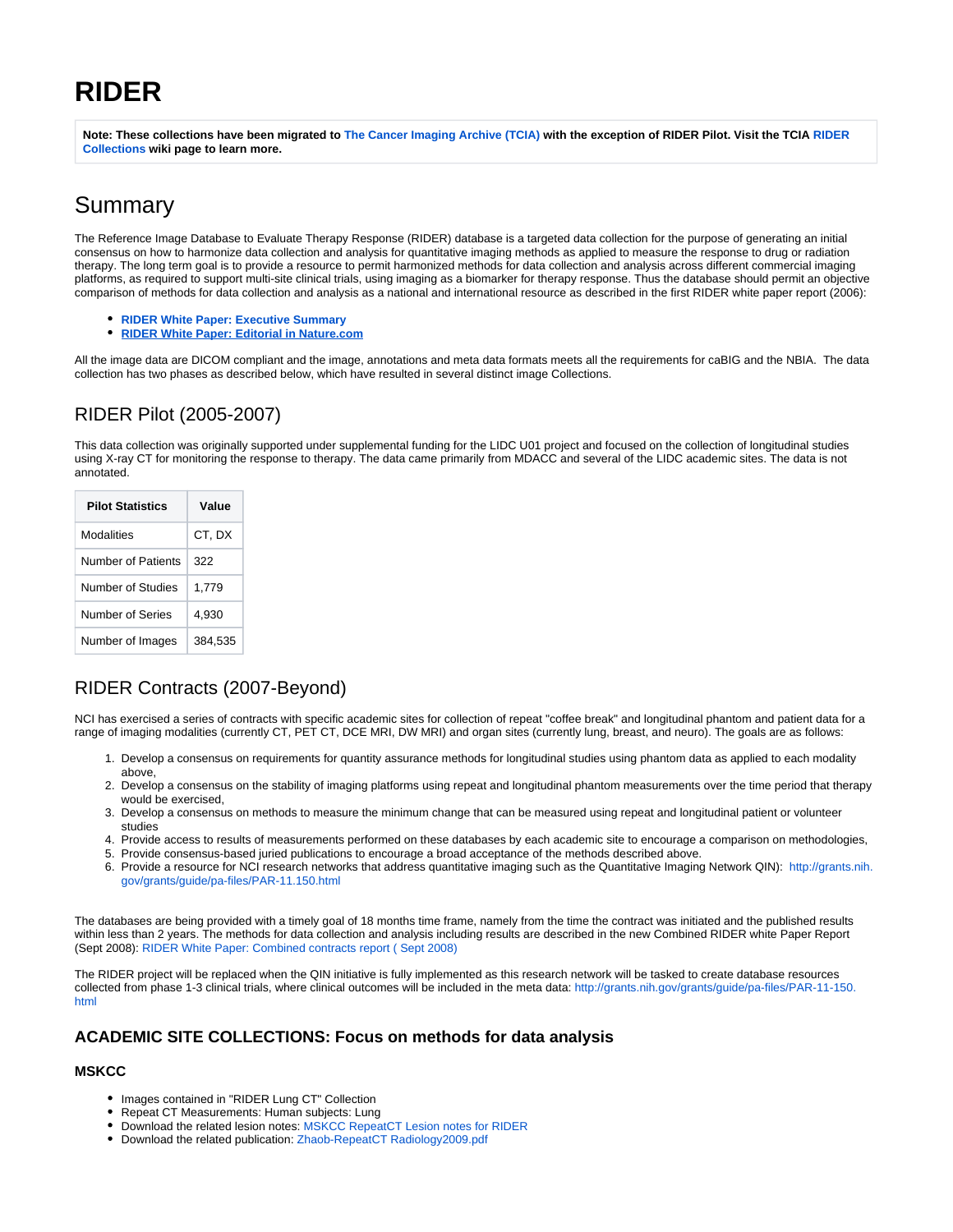| <b>Lung CT Statistics</b> | Value  |
|---------------------------|--------|
| Modalities                | СT     |
| Number of Patients        | 32     |
| Number of Studies         | 46     |
| Number of Series          | 64     |
| Number of Images          | 15,716 |

#### **UNIVERSITY OF WASHINGTON**

- Images contained in "Phantom" Collection
- Repeat measurements: PET/CT phantoms

| <b>Collection Statistics</b> | Value  |
|------------------------------|--------|
| Modalities                   | CT. PT |
| Number of Patients           | 20     |
| Number of Studies            | 20     |
| Number of Series             | 60     |
| Number of Images             | 2,231  |

- Images contained in "RIDER Lung PET CT" Collection
- Longitudinal PET/CT human studies: Lung

| <b>Lung PET CT Statistics</b> | Value   |
|-------------------------------|---------|
| Modalities                    | CT, PT  |
| Number of Patients            | 244     |
| Number of Studies             | 275     |
| Number of Series              | 1349    |
| Number of Images              | 269,522 |

#### **DUKE UNIVERSITY**

- Images contained in "RIDER Neuro MRI" Collection
- $\bullet$ Repeat human subject studies: Neuro
- Dynamic Contract Enhanced studies: DCE MRI:
- Diffusion weighted imaging: DWI MR
- Diffusion tensor imaging: DT MRI.

| <b>Neuro MRI Statistics</b> | Value  |
|-----------------------------|--------|
| Modalities                  | MR     |
| Number of Patients          | 19     |
| Number of Studies           | 108    |
| Number of Series            | 368    |
| Number of Images            | 70,220 |

#### **UNIVERSITY OF MICHIGAN**

- Images contained in "RIDER Breast MRI" Collection
- Repeat measurements: Human subjects: Breast
- DCE MRI
- [ISMRM 2009](https://wiki.nci.nih.gov/download/attachments/13503227/Meyer%2Cet_al_%282009%29_ISMRM_Poster_508_compliant_QCheck.pdf?version=1&modificationDate=1350521318000&api=v2) poster demonstrates how each of the "coffee break" exams were used as an estimate of each patient's null hypothesis, i.e. distribution associated with no change, and thus supports the estimate of the null's 97.5 percentile for subsequent estimation of early response to neoadjuvant chemotherapy on an individual patient basis.